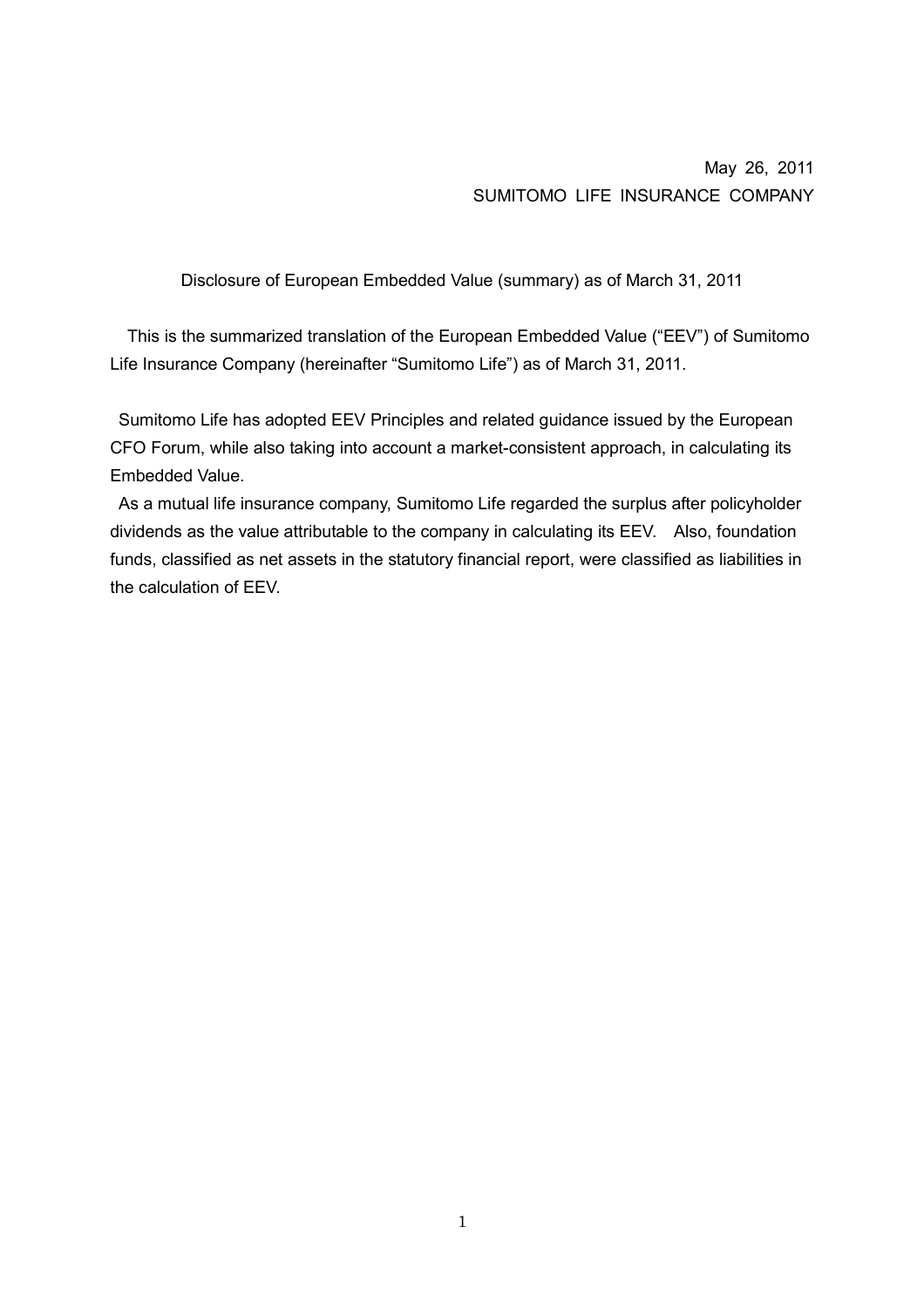### 1. EEV Results

### a. EEV Results

|            |                            |           |           | (billions of yen) |
|------------|----------------------------|-----------|-----------|-------------------|
|            |                            | March 31, | March 31, | Increase          |
|            |                            | 2010      | 2011      | (Decrease)        |
| <b>FFV</b> |                            | 1.970.2   | 1.969.5   | $-0.7$            |
|            | Adjusted net worth         | 833.6     | 861.2     | 27.6              |
|            | Value of in-force business | 1,136.5   | 1,108.2   | $-28.3$           |

|                       | Year ended          | Year ended                        | Increase   |
|-----------------------|---------------------|-----------------------------------|------------|
|                       | <b>March</b><br>-31 | 2011<br>. 2010 <b>I</b> March 31. | (Decrease) |
| Value of new business | 149.0               | 156.                              |            |

### b. Adjusted Net Worth

|                                                                                |                   |                   | (billions of yen)      |
|--------------------------------------------------------------------------------|-------------------|-------------------|------------------------|
|                                                                                | March 31,<br>2010 | March 31,<br>2011 | Increase<br>(Decrease) |
| Adjusted net worth                                                             | 833.6             | 861.2             | 27.6                   |
| Total net assets on the non-consolidated balance sheets<br>(Note)              | 396.5             | 444.4             | 47.8                   |
| Retained earnings in liabilities (after tax)                                   | 256.4             | 287.0             | 30.6                   |
| Unrealized gains (losses) on securities and miscellaneous<br>items (after tax) | 174.7             | 140.3             | $-34.3$                |
| Unrealized gains (losses) on loans (after tax)                                 | 87.5              | 92.9              | 5.3                    |
| Unrealized gains (losses) on real estate (after tax)                           | $-15.9$           | $-37.5$           | $-21.5$                |
| Unrealized gains (losses) on liabilities (after tax)                           | $-15.0$           | $-14.9$           | 0.1                    |
| Unfunded retirement benefit obligation (after tax)                             | $-50.5$           | $-51.0$           | $-0.4$                 |

(Note) Foundation funds, the total amount of valuation adjustments, and expected distributions from capital are excluded.

### c. Reconciliation of total net assets to adjusted net worth

|                                                                   |           |           | (billions of yen) |
|-------------------------------------------------------------------|-----------|-----------|-------------------|
|                                                                   | March 31, | March 31, | Increase          |
|                                                                   | 2010      | 2011      | (Decrease)        |
| Total net assets on the consolidated balance sheets (Note)        | 399.4     | 450.4     | 50.9              |
| PLUS Retained earnings in liabilities (after tax)                 | 256.4     | 287.0     | 30.6              |
| PLUS Unrealized gains/losses (after tax)                          | 228.2     | 174.8     | $-53.4$           |
| <b>PLUS</b> Unfunded retirement benefit obligation<br>(after tax) | $-50.5$   | $-51.0$   | $-0.4$            |
| LESS Book value of businesses not covered                         |           |           |                   |
| Adjusted net worth                                                | 833.6     | 861.2     | 27.6              |

(Note) Foundation funds, the total amount of valuation adjustments, and expected distributions from capital are excluded.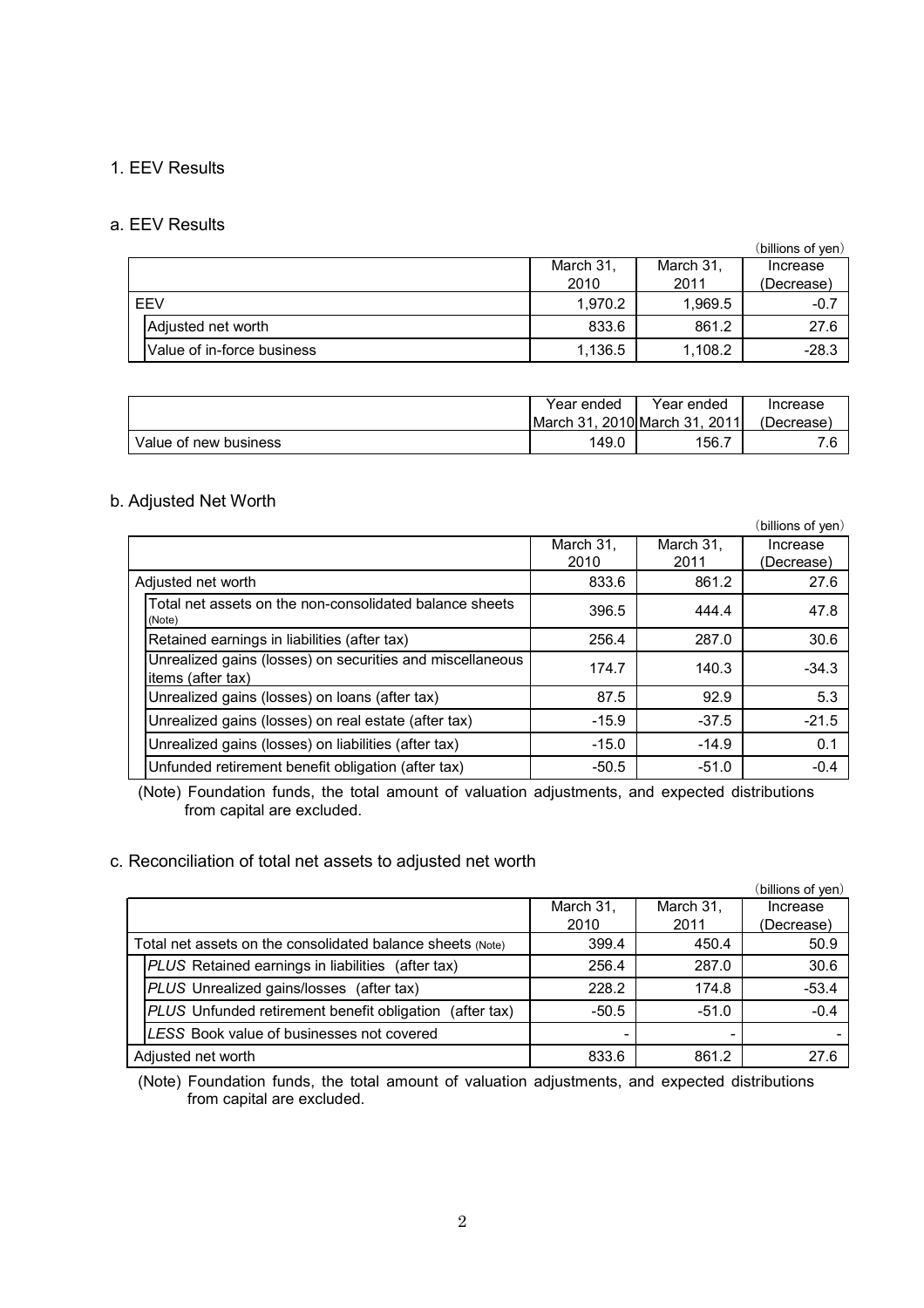## d. Value of In-force Business(VIF)

|                            |                                                      |           |           | (billions of yen) |
|----------------------------|------------------------------------------------------|-----------|-----------|-------------------|
|                            |                                                      | March 31, | March 31, | Increase          |
|                            |                                                      | 2010      | 2011      | (Decrease)        |
| Value of in-force business |                                                      | 1,136.5   | 1,108.2   | $-28.3$           |
|                            | Certainty equivalent present value of future profits | 1,470.4   | 1,473.6   | 3.2               |
|                            | Time value of financial options and guarantees       | $-92.5$   | $-126.7$  | $-34.2$           |
|                            | Cost of holding required capital (Note)              | $-100.5$  | $-90.3$   | 10.1              |
|                            | Cost of non-hedgeable risks                          | $-140.7$  | $-148.2$  | $-7.5$            |

(Note) Sumitomo Life defines required capital as the amount required to maintain a solvency margin ratio of 600%.

### e. Value of New Business

|                       |                                                      |            |                               | (billions of yen) |
|-----------------------|------------------------------------------------------|------------|-------------------------------|-------------------|
|                       |                                                      | Year ended | Year ended                    | Increase          |
|                       |                                                      |            | March 31, 2010 March 31, 2011 | (Decrease)        |
| Value of new business |                                                      | 149.0      | 156.7                         | 7.6               |
|                       | Certainty equivalent present value of future profits | 191.9      | 203.9                         | 11.9              |
|                       | Time value of financial options and guarantees       | $-23.9$    | $-27.6$                       | $-3.6$            |
|                       | Cost of holding required capital                     | $-7.8$     | $-7.4$                        | 0.4               |
|                       | Cost of non-hedgeable risks                          | $-11.0$    | $-12.1$                       | $-1.1$            |

The new business margin (the ratio of the value of new business to the present value of premium income) is as follows:

|                                            |            |                               | (billions of yen) |
|--------------------------------------------|------------|-------------------------------|-------------------|
|                                            | Year ended | Year ended                    | Increase          |
|                                            |            | March 31, 2010 March 31, 2011 | (Decrease)        |
| Value of new business (a)                  | 149.0      | 156.7                         | 7.6               |
| Present value of premium income (b) (Note) | 2.289.9    | 2.291.0                       |                   |
| New business Margin $(a)+(b)$              | 6.5%       | 6.8%                          | $0.3\%$           |

(Note) Future premium income is discounted by the risk-free rate used for the calculation of the value of new business.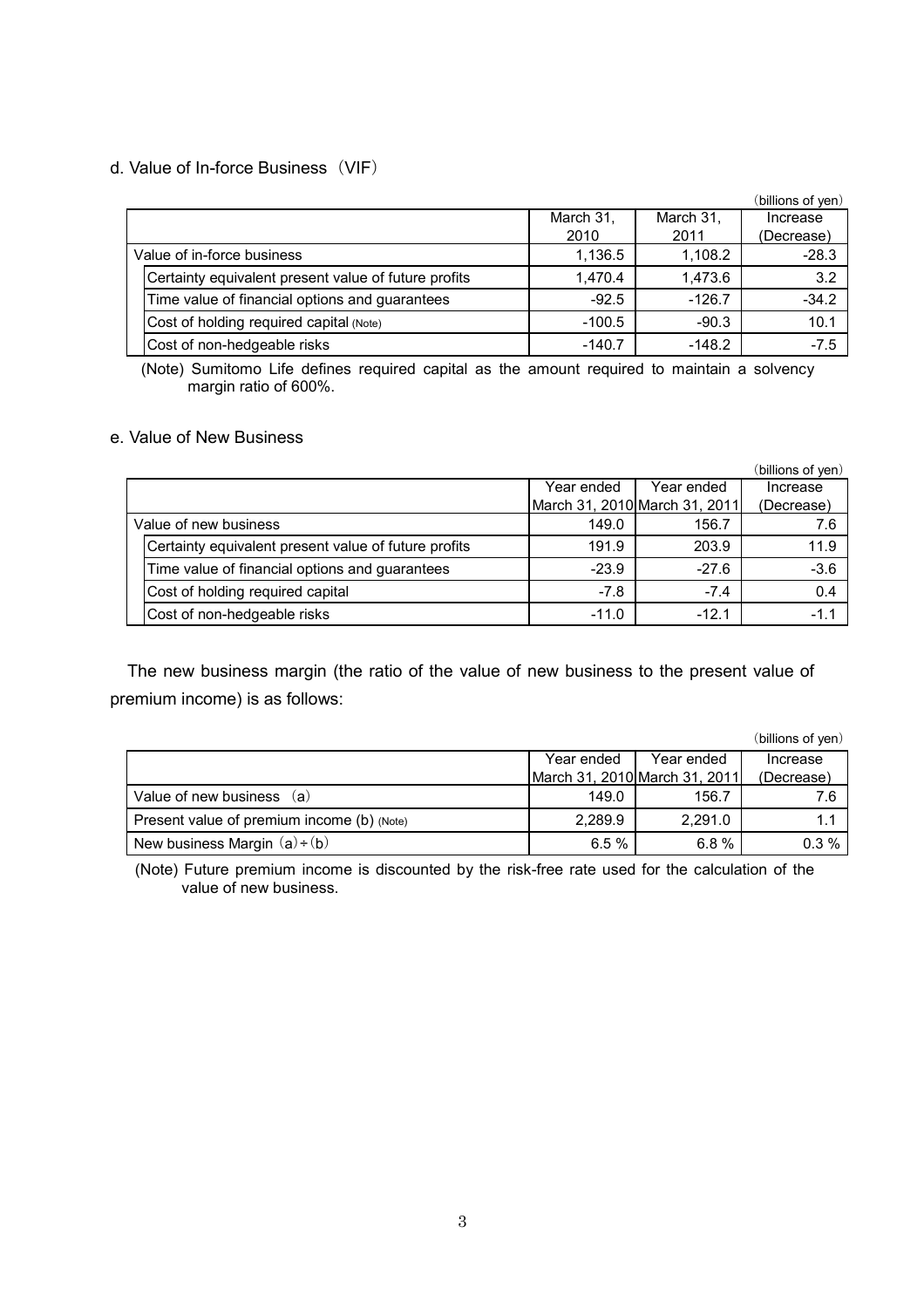2. Statement of changes in EEV

|                                                                              |                       |                                  | (billions of yen) |
|------------------------------------------------------------------------------|-----------------------|----------------------------------|-------------------|
|                                                                              | Adjusted<br>net worth | Value of<br>in-force<br>business | EEV               |
| Values as of March 31, 2010                                                  | 833.6                 | 1,136.5                          | 1,970.2           |
| (1) Value of new business                                                    |                       | 156.7                            | 156.7             |
| (2) Expected existing business contribution<br>(at the risk-free rate)       | 0.6                   | 14.4                             | 15.1              |
| (3) Expected existing business contribution<br>(in excess of risk-free rate) | 13.2                  | 240.2                            | 253.4             |
| (4) Expected transfer from VIF to adjusted<br>net worth                      | 146.3                 | -146.3                           |                   |
| in-force at beginning of year                                                | 266.2                 | $-266.2$                         |                   |
| new business                                                                 | $-119.9$              | 119.9                            |                   |
| (5) Non-economic experience variances                                        | $-35.8$               | 23.1                             | $-12.6$           |
| (6) Non-economic assumptions changes                                         |                       | 50.0                             | 50.0              |
| (7) Economic variances                                                       | $-96.8$               | $-366.6$                         | $-463.4$          |
| Values as of March 31, 2011                                                  | 861.2                 | 1,108.2                          | 1,969.5           |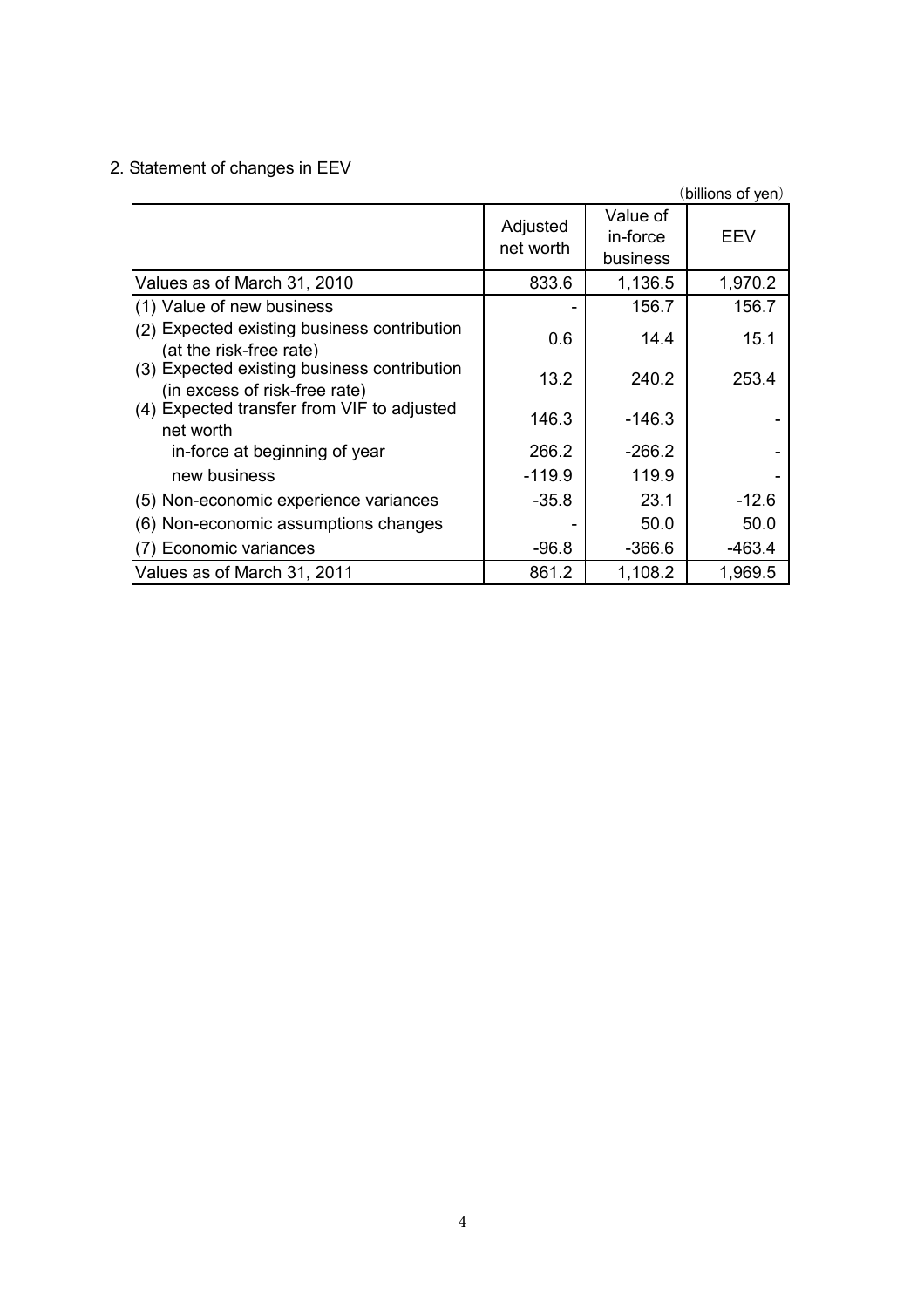# 3. Sensitivity Analysis

# a. Sensitivity Analysis of EEV

|                 |                                                                            |            | (billions of yen)      |
|-----------------|----------------------------------------------------------------------------|------------|------------------------|
|                 |                                                                            | <b>EEV</b> | Increase<br>(Decrease) |
|                 | EEV as of March 31, 2011                                                   | 1,969.5    |                        |
| Sensitivity 1:  | 50bp upward parallel shift in risk-free<br>yield curve                     | 2,187.0    | 217.5                  |
| Sensitivity 2:  | 50bp downward parallel shift in risk-free<br>yield curve                   | 1,702.1    | $-267.4$               |
| Sensitivity 3:  | 10% decline in equity and real estate<br>values                            | 1,812.9    | $-156.6$               |
|                 | Sensitivity 4: 10% decline in maintenance expenses                         | 2,044.4    | 74.8                   |
|                 | Sensitivity 5: 10% decline in surrender and lapse rates                    | 2,113.6    | 144.1                  |
| Sensitivity 6:  | 5% decline in mortality and morbidity<br>rates for life insurance products | 2,135.3    | 165.8                  |
| Sensitivity 7:  | 5% decline in mortality and morbidity<br>rates for annuities               | 1,967.3    | $-2.1$                 |
| Sensitivity 8:  | Setting required capital at statutory<br>minimum level                     | 2,059.8    | 90.3                   |
| Sensitivity 9:  | 25% increase in implied volatilities of<br>equity and real estate values   | 1,958.6    | $-10.8$                |
| Sensitivity 10: | 25% increase in implied volatilities of<br>swaptions                       | 1,932.1    | $-37.3$                |

 Only the value of in-force business is affected in sensitivities 4 through 10. The following table shows the effect of sensitivities 1 through 3 on adjusted net worth.

|                |                                                          | (billions of yen) |
|----------------|----------------------------------------------------------|-------------------|
|                |                                                          | Increase          |
|                |                                                          | (Decrease)        |
| Sensitivity 1: | 50bp upward parallel shift in risk-free<br>yield curve   | $-431.1$          |
| Sensitivity 2: | 50bp downward parallel shift in risk-free<br>yield curve | 396.4             |
| Sensitivity 3: | 10% decline in equity and real estate<br>values          | -148.7            |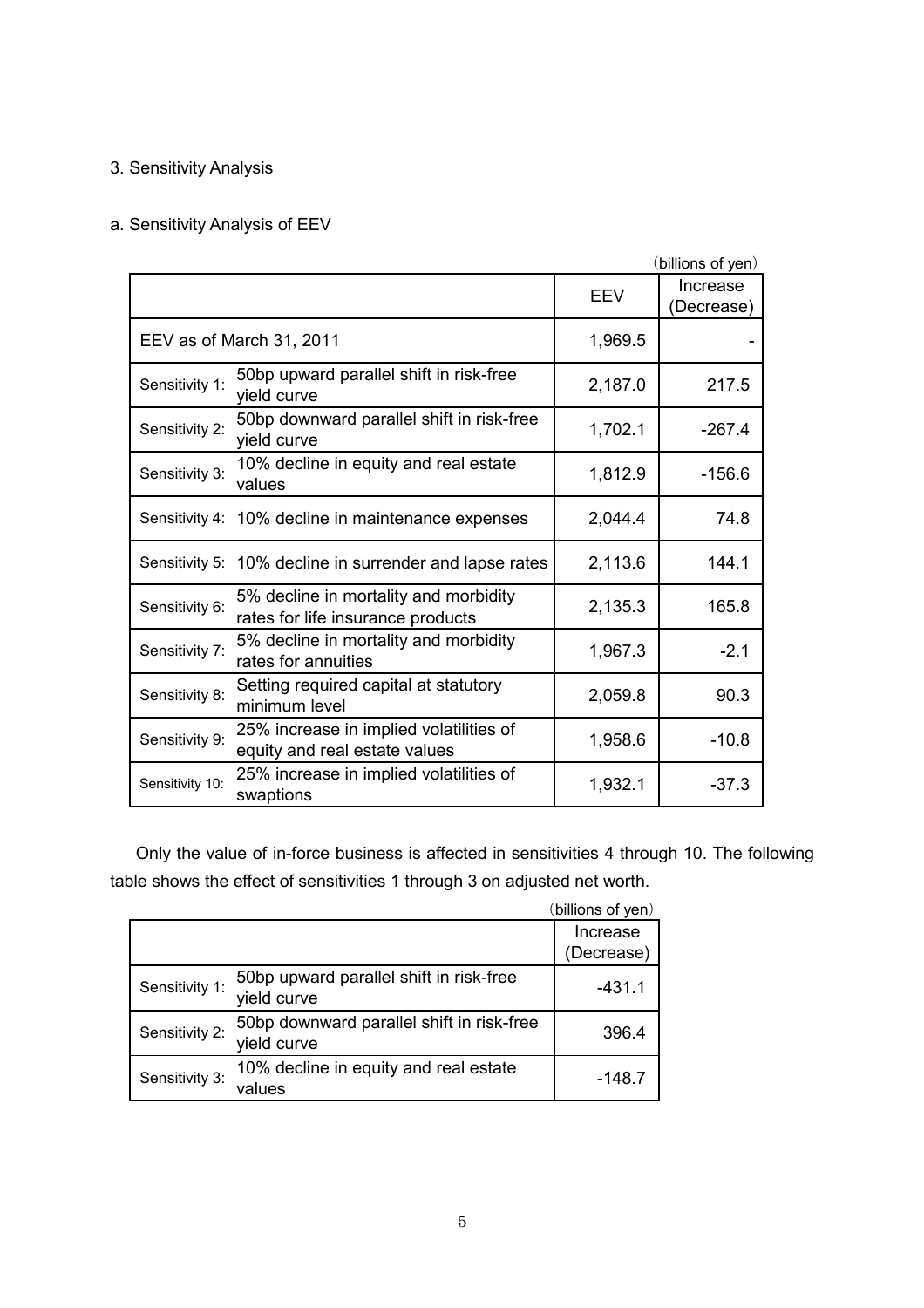b. Sensitivity analysis of the value of new business

|                 |                                                                            |               | (billions of yen) |
|-----------------|----------------------------------------------------------------------------|---------------|-------------------|
|                 |                                                                            | Value of newl | Increase          |
|                 |                                                                            | business      | (Decrease)        |
| 2011            | Value of new business for the year ended March 31,                         | 156.7         |                   |
| Sensitivity 1:  | 50bp upward parallel shift in risk-free<br>yield curve                     | 180.1         | 23.4              |
| Sensitivity 2:  | 50bp downward parallel shift in risk-free<br>yield curve                   | 131.0         | $-25.6$           |
| Sensitivity 3:  | 10% decline in equity and real estate<br>values                            | 156.7         | $-0.0$            |
|                 | Sensitivity 4: 10% decline in maintenance expenses                         | 161.0         | 4.3               |
|                 | Sensitivity 5: 10% decline in surrender and lapse rates                    | 175.2         | 18.5              |
| Sensitivity 6:  | 5% decline in mortality and morbidity<br>rates for life insurance products | 164.7         | 8.0               |
| Sensitivity 7:  | 5% decline in mortality and morbidity<br>rates for annuities               | 156.7         | 0.0               |
| Sensitivity 8:  | Setting required capital at statutory<br>minimum level                     | 164.1         | 7.4               |
| Sensitivity 9:  | 25% increase in implied volatilities of<br>equity and real estate values   | 156.5         | $-0.1$            |
| Sensitivity 10: | 25% increase in implied volatilities of<br>swaptions                       | 147.7         | $-8.9$            |

# 4. Note

The calculation of EEV requires numerous assumptions regarding future projections that are subject to risks and uncertainties. Future results may differ from those assumptions used in the calculation of EEV.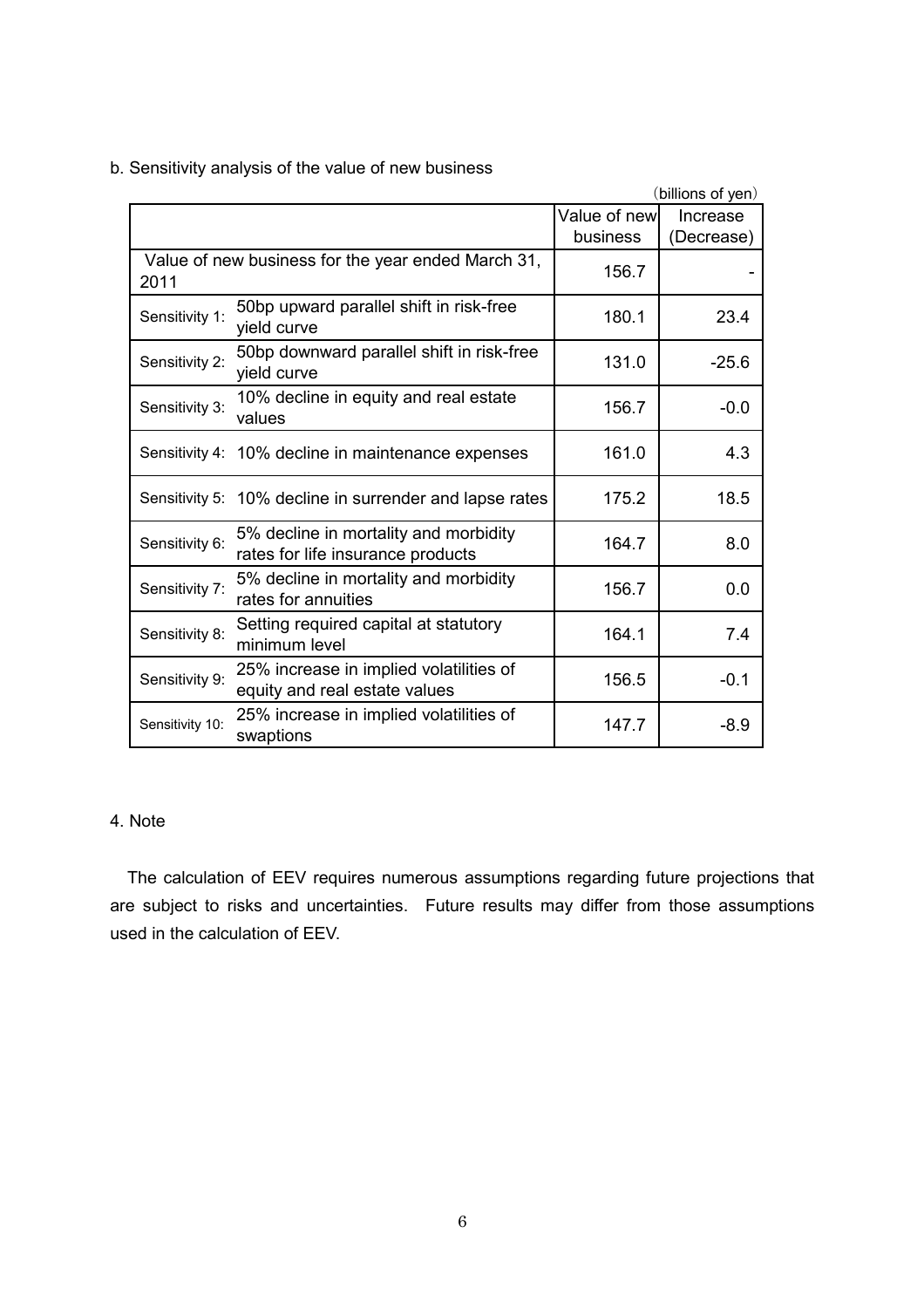#### Appendix: Principal EEV Assumptions

#### 1. Economic assumptions

#### a. Risk-free rate

In the certainty equivalent calculation and the interest rate model calibration, Japanese Government Bonds (JGBs) are used as a proxy for risk-free rates.

Given the poor liquidity of ultra-long JGBs, we have extrapolated risk-free rates for tenors greater than 30 years based on other observable market data. For the purposes of calculating EEV as of March 31, 2010, we assumed that JGB forward rates in the 31st year and beyond were equal to those in the 30th year. On the other hand, in calculating EEV as of March 31, 2011, we extrapolated risk-free rates beyond 30 years based on swap rates with 30 to 50 year tenors. EEV as of March 31, 2011 increased by 2.7 billion yen as a result of this change.

The table below shows, for selected tenors, the risk-free rates (spot rates) which are used in the calculations.

| Tenor    | March 31, 2010 | March 31, 2011 |
|----------|----------------|----------------|
| 1 year   | 0.108%         | 0.151%         |
| 2 years  | 0.157%         | 0.198%         |
| 3 years  | 0.289%         | 0.281%         |
| 4 years  | 0.416%         | 0.408%         |
| 5 years  | 0.575%         | 0.492%         |
| 10 years | 1.454%         | 1.268%         |
| 15 years | 2.023%         | 1.884%         |
| 20 years | 2.338%         | 2.198%         |
| 25 years | 2.418%         | 2.278%         |
| 30 years | 2.444%         | 2.335%         |
| 35 years | 2.464%         | 2.383%         |
| 40 years | 2.478%         | 2.419%         |
| 45 years | 2.489%         | 2.452%         |
| 50 years | 2.498%         | 2.511%         |

(Source:Bloomberg (interpolated/extrapolated) )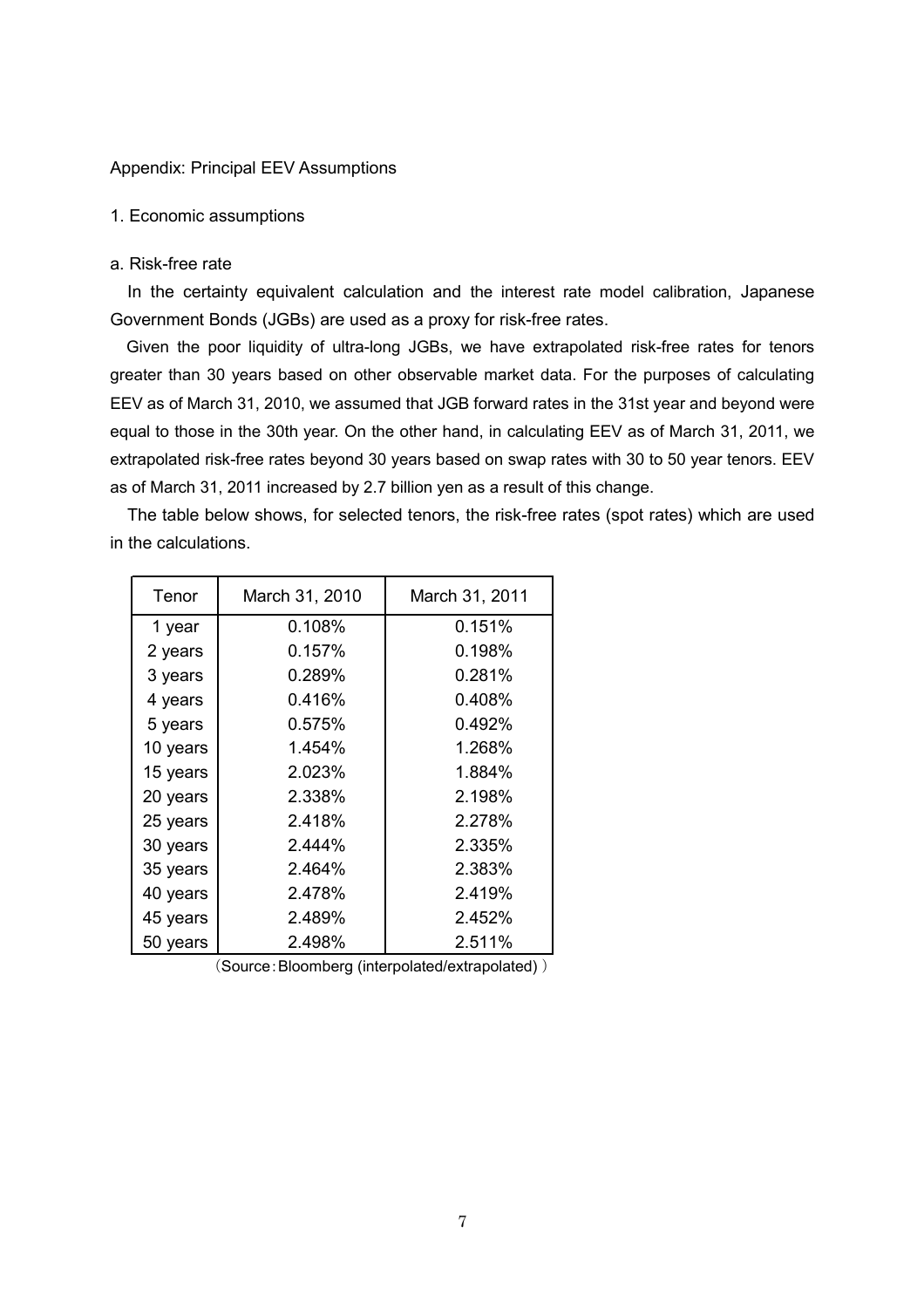#### b. Principal dynamic assumption

(1) Interest rate model

As an interest rate model, Sumitomo Life has adopted a single-factor Hull-White model, in which interest rates associated with Japanese yen, U.S. dollars, Euros and British pounds are calculated. The model has been adjusted to be in line with a risk-neutral approach in which Japanese yen is set as a base currency, and correlations between the interest rates have also been taken into account. The interest rate model has been calibrated to be consistent with the market environment as of each reporting date, and parameters used are estimated from the yield curve and implied volatilities of interest rate swaptions with various maturities. 5,000 scenarios are used in calculating the time value of financial options and guarantees through the stochastic method.

A summary of implied volatilities of interest rate swaptions used to calibrate the scenarios is as follows:

|                 |               |            | March 31, 2010 |            | March 31, 2011 |                         |            |                                                 |            |
|-----------------|---------------|------------|----------------|------------|----------------|-------------------------|------------|-------------------------------------------------|------------|
| Option<br>Tenor | Swap<br>Tenor | <b>JPY</b> | <b>USD</b>     | <b>EUR</b> | <b>GBP</b>     | <b>JPY</b>              | <b>USD</b> | EUR                                             | <b>GBP</b> |
| 5 years         | 5 years       |            |                |            |                |                         |            | 27.3% 21.0% 16.4% 14.9% 32.5% 22.9% 19.2% 16.5% |            |
| 5 years         | 7 years       | 25.2%      | 20.2%          |            |                | 16.0% 14.3% 30.1% 21.9% |            | 18.7%                                           | 15.8%      |
| 5 years         | 10 years      | 23.6%      | 19.2%          |            |                | 15.9% 13.5% 28.2% 21.0% |            | 18.6%                                           | 15.1%      |
| 7 years         | 5 years       |            | 23.1% 19.1%    |            |                |                         |            | 14.6% 13.1% 26.7% 20.7% 17.5% 14.4%             |            |
| 7 years         | 7 years       | 22.2%      | 18.4%          |            |                | 14.6% 12.7% 25.7% 20.0% |            | 17.2%                                           | 13.9%      |
| 7 years         | 10 years      | 21.6%      |                |            |                |                         |            | 17.8% 14.9% 12.5% 25.3% 19.4% 17.5% 13.8%       |            |
| 10 years        | 5 years       | 20.9%      | 16.6%          |            |                |                         |            | 13.6% 11.6% 23.6% 18.3% 15.9%                   | 13.0%      |
| 10 years        | 7 years       | 20.7%      | 16.3%          |            |                | 13.8% 11.5% 23.6% 17.9% |            | 16.0%                                           | 13.1%      |
| 10 years        | 10 years      |            |                |            |                |                         |            | 20.6% 16.0% 14.4% 11.7% 24.0% 17.7% 16.5%       | 12.7%      |

Interest rate swaptions implied volatilities

(Source:Bloomberg)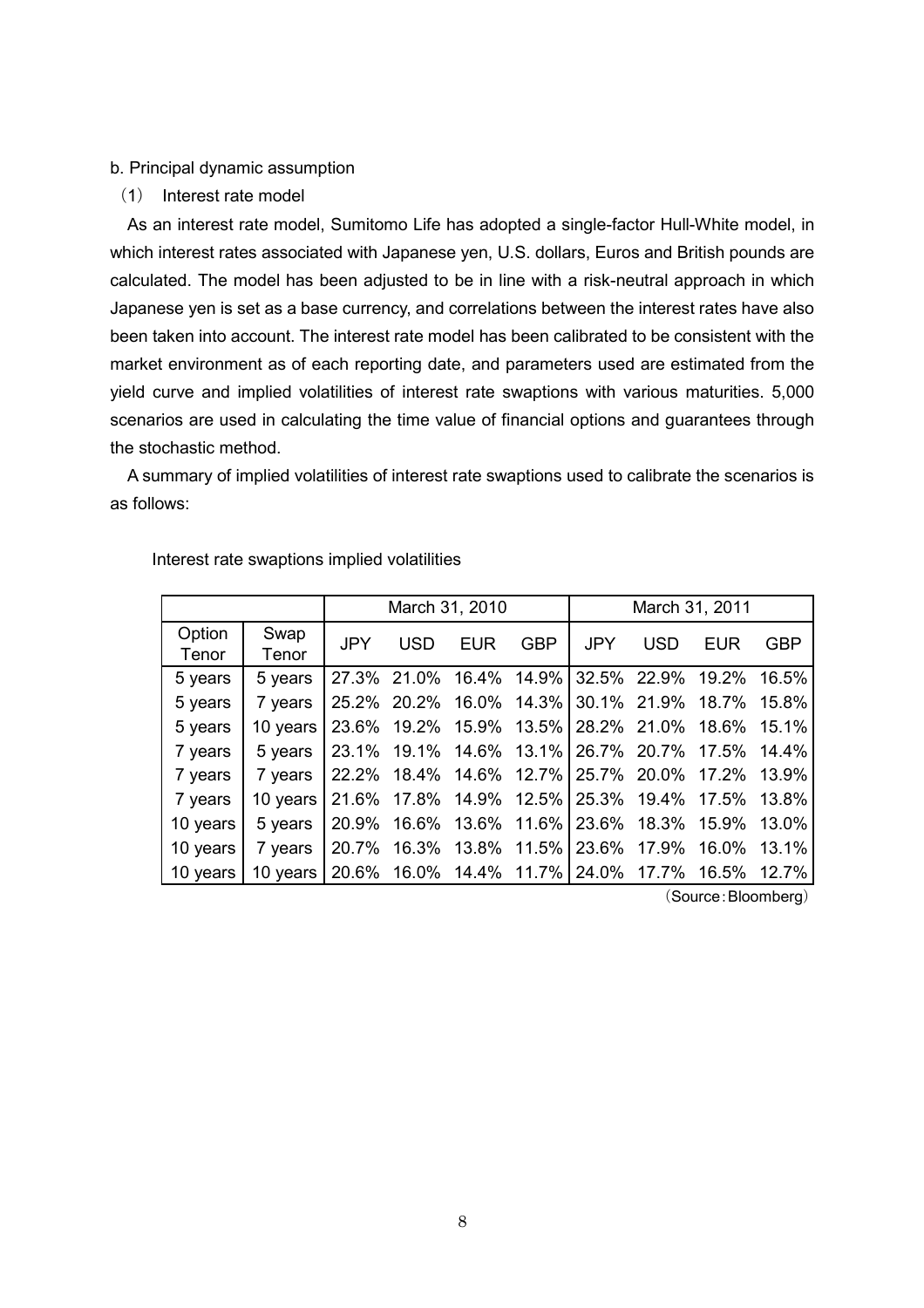# (2) Implied volatilities of equities and currencies

Volatilities of major equity indices and currencies are calibrated based on implied volatilities of options traded in the market. Implied volatilities used to calibrate the scenarios are as follows:

## Stock options

|            | <b>Underlying</b> | Option  | Volatility     |                |  |  |  |
|------------|-------------------|---------|----------------|----------------|--|--|--|
| Currency   | Asset             | Tenor   | March 31, 2010 | March 31, 2011 |  |  |  |
| <b>JPY</b> | Nikkei225         | 3 years | 21.5%          | 21.4%          |  |  |  |
|            |                   | 4 years | 21.9%          | 21.5%          |  |  |  |
|            |                   | 5 years | 22.1%          | 21.7%          |  |  |  |
| <b>USD</b> | S&P 500           | 3 years | 21.2%          | 20.7%          |  |  |  |
|            |                   | 4 years | 22.5%          | 21.5%          |  |  |  |
|            |                   | 5 years | 23.6%          | 22.4%          |  |  |  |
| <b>EUR</b> | Euro              | 3 years | 21.7%          | 20.6%          |  |  |  |
|            | Stoxx50           | 4 years | 21.9%          | 20.7%          |  |  |  |
|            |                   | 5 years | 22.3%          | 21.1%          |  |  |  |
| <b>GBP</b> | FTSE 100          | 3 years | 19.9%          | 18.8%          |  |  |  |
|            |                   | 4 years | 20.2%          | 19.4%          |  |  |  |
|            |                   | 5 years | 20.5%          | 20.1%          |  |  |  |

(Source:several investment banks)

Currency options

| Currency   | Option  | Volatility     |                |  |  |  |  |
|------------|---------|----------------|----------------|--|--|--|--|
|            | Tenor   | March 31, 2010 | March 31, 2011 |  |  |  |  |
| <b>USD</b> | 5 years | 14.8%          | 16.4%          |  |  |  |  |
| <b>EUR</b> | 5 years | 17.8%          | 19.2%          |  |  |  |  |
| GBP        | 5 years | 17.5%          | 17.8%          |  |  |  |  |

(Source:Bloomberg)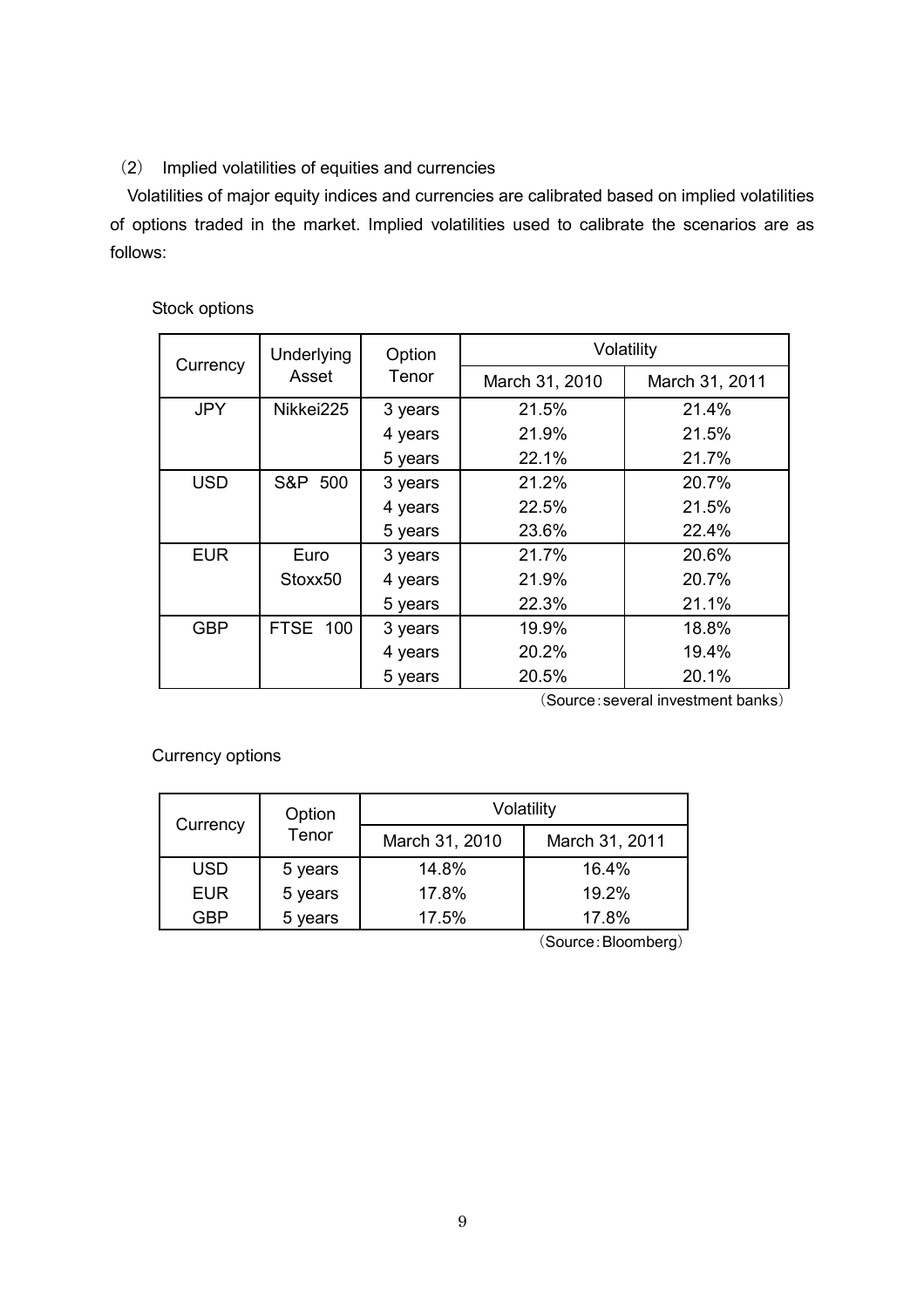### (3) Correlations

In addition to the implied volatilities described above, Sumitomo Life has calculated implied volatilities reflecting its asset portfolio and correlation factors. The share of each asset is assumed to be unchanged over the projection periods.

With regard to correlation factors, market-consistent data from exotic options with sufficient liquidity have not been observed in the market. Therefore, Sumitomo Life estimated correlation factors based on historical market data. Specifically, the monthly data from March 31, 2001 to March 31, 2011 have been used. The following table shows correlation factors between major variables.

|                      | 1year<br>Rate<br>/JPY | 1year<br>Rate<br>/USD | 1year<br>Rate<br>/EUR | 1year<br>Rate<br>/GBP |      | USD/JPY EUR/JPY | <b>GBP/JPY</b> | <b>NIKKEI</b><br>225 | S&P<br>500 | Euro<br>Stoxx50 | <b>FTSE</b><br>100 |
|----------------------|-----------------------|-----------------------|-----------------------|-----------------------|------|-----------------|----------------|----------------------|------------|-----------------|--------------------|
| 1year Rate<br>/JPY   | 1.00                  | 0.35                  | 0.34                  | 0.38                  | 0.19 | 0.06            | 0.20           | 0.34                 | 0.12       | 0.08            | 0.10               |
| 1year Rate<br>/USD   | 0.35                  | 1.00                  | 0.76                  | 0.72                  | 0.42 | 0.14            | 0.30           | 0.39                 | 0.42       | 0.48            | 0.42               |
| 1year Rate<br>/EUR   | 0.34                  | 0.76                  | 1.00                  | 0.78                  | 0.30 | 0.24            | 0.35           | 0.33                 | 0.45       | 0.46            | 0.40               |
| 1year Rate<br>/GBP   | 0.38                  | 0.72                  | 0.78                  | 1.00                  | 0.30 | 0.06            | 0.34           | 0.29                 | 0.33       | 0.33            | 0.28               |
| USD/JPY              | 0.19                  | 0.42                  | 0.30                  | 0.30                  | 1.00 | 0.54            | 0.69           | 0.37                 | 0.15       | 0.20            | 0.16               |
| EUR/JPY              | 0.06                  | 0.14                  | 0.24                  | 0.06                  | 0.54 | 1.00            | 0.76           | 0.44                 | 0.40       | 0.30            | 0.32               |
| GBP/JPY              | 0.20                  | 0.30                  | 0.35                  | 0.34                  | 0.69 | 0.76            | 1.00           | 0.40                 | 0.28       | 0.23            | 0.14               |
| <b>NIKKEI</b><br>225 | 0.34                  | 0.39                  | 0.33                  | 0.29                  | 0.37 | 0.44            | 0.40           | 1.00                 | 0.66       | 0.63            | 0.65               |
| S&P<br>500           | 0.12                  | 0.42                  | 0.45                  | 0.33                  | 0.15 | 0.40            | 0.28           | 0.66                 | 1.00       | 0.89            | 0.87               |
| Euro<br>Stoxx50      | 0.08                  | 0.48                  | 0.46                  | 0.33                  | 0.20 | 0.30            | 0.23           | 0.63                 | 0.89       | 1.00            | 0.90               |
| <b>FTSE</b><br>100   | 0.10                  | 0.42                  | 0.40                  | 0.28                  | 0.16 | 0.32            | 0.14           | 0.65                 | 0.87       | 0.90            | 1.00               |

(Source:Bloomberg)

(4) Assumed investment yield used for the calculation of expected returns

Assumed investment yields on major asset categories used for the calculation of "Expected existing business contribution" in "2. Statement of changes in EEV" are as follows:

|                            | Assumed          |  |  |  |
|----------------------------|------------------|--|--|--|
|                            | investment yield |  |  |  |
|                            | (annual rate)    |  |  |  |
| <b>Fixed income assets</b> | 1.6%             |  |  |  |
| Foreign bonds              | 3.0%             |  |  |  |
| <b>Stocks</b>              | 7.0%             |  |  |  |
| Total                      | 24%              |  |  |  |